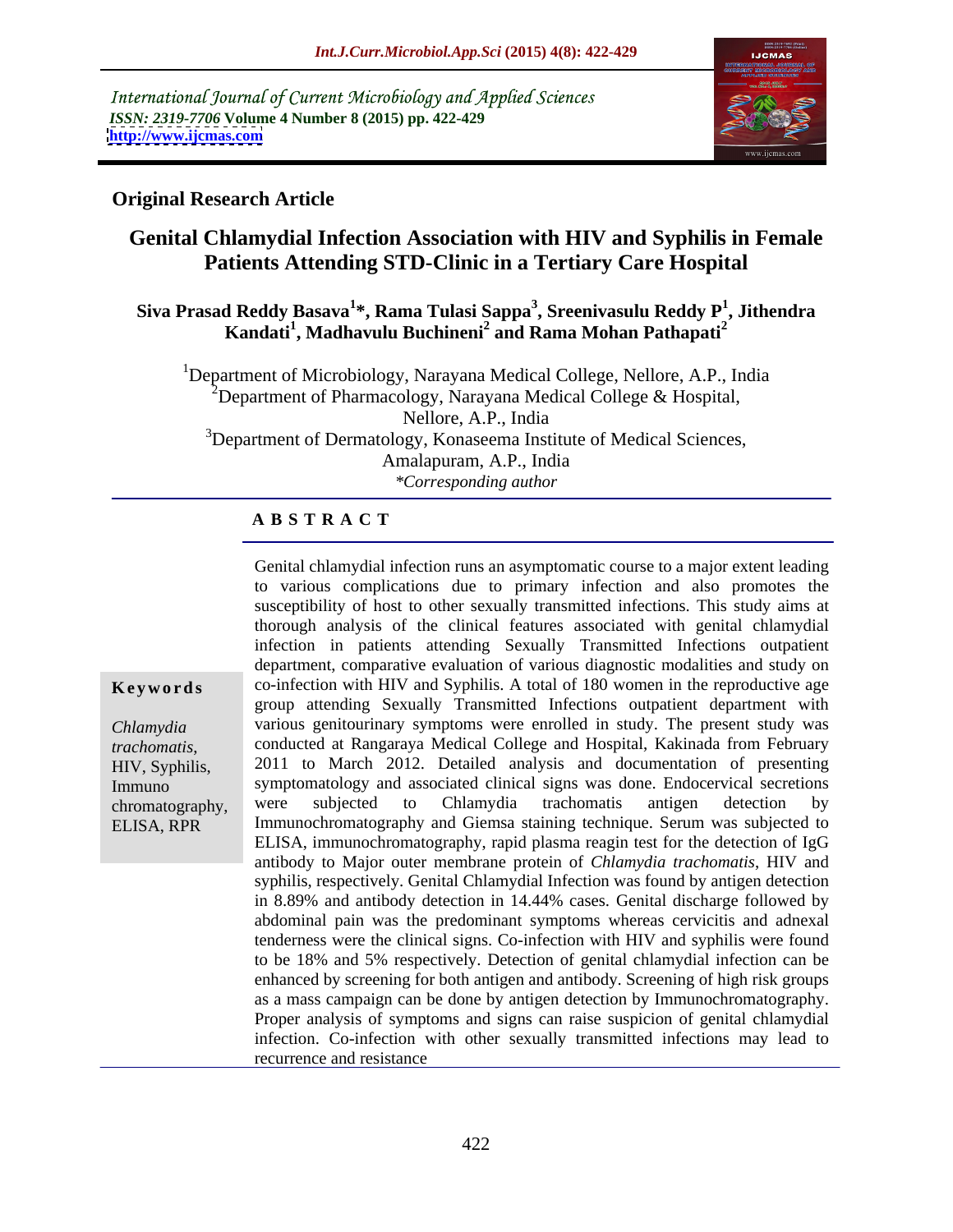*Chlamydia trachomatis* is one among the major etiological agents of sexually transmitted infections worldwide (WHO, 2001). It is a curable disease with silent progression, which if untreated results in complications like chronic pelvic pain, pelvic inflammatory diseases, infertility and ectopic pregnancy (Black, 1997). The incidence of Chlamydial infections in women has increased dramatically from 79 **Materials and Methods** to 467 per 1, 00,000 between 1987 and 2003 (CDC, 2004). According to WHO, 101 The present study was conducted at million Chlamydial infections were detected annually worldwide (WHO, 2011). Up to Kakinada from February 2011 to March 40% of untreated Chlamydial infections can ascend to upper genital tract causing PID

The prevalence of genital Chlamydial infections in women attending Sexually Transmitted Infections clinics varies from 60% in high risk women to 15% in low risk women (Joshi *et al.,* 1994). Women with genital Chlamydiasis have a 3–6 fold increased risk of HIV infection (Fleming and Wasserheit, 1999), risk of developing other Sexually Transmitted Infections like With prior permission from Syphilis and risk of developing cervical committee and patients Syphilis and risk of developing cervical committee and patients consent, cancer (Paavonan *et al.,* 1999). Further the co-infection with HIV and Syphilis leads to increased recurrence caused by failure to eradicate the original infection. detection using immunochromatography

*Chlamydiae* are obligate intracellular bacterial parasites of humans, animals and birds with tropism for squamous epithelial cells and macrophages of the respiratory and gastrointestinal tracts. *Chlamydiae* occur in against *Chlamydia trachomatis* Major Outer<br>two forms The elementary body is a Membrane Protein (MOMP) using two forms. The elementary body is a spherical particle with a rigid trilaminar cell form. The reticulate body is highly pleomorphic and is the intracellular growing and replicative form. Though considered as

**Introduction viruses** initially due to their filterability and failure to grow on cell free media, they are now considered as bacteria due to the presence of both DNA and RNA, cell wall, ribosomes, replication by binary fission and susceptibility to antibiotics. The present study aims in determining the prevalence of Genital Chlamydiasis in patients attending STD-OP, associated clinical features and its co association with HIV and syphilis.

### **Materials and Methods**

(Hills *et al.,* 1995). participation with written informed consent Rangaraya Medical College and Hospital, 2012. Female patients attending STD op with symptoms (n=180) Voluntary patient Sexually active females between 16 and 45 age group Patient accompanied by a responsible guardian were included in the study and Patients on antibiotic therapy, Non willingness, age below 16 yrs and above 45 yrs excluded from the study.

> **Study design and work up:** Detailed history and clinical findings were recorded. With prior permission from the ethical committee and patients consent, endocervical scrapings were collected and subjected to Giemsa staining for inclusion bodies and *Chlamydia trachomatis* antigen based one step Chlamydial antigen test(SD Bioline).

wall which is the extracellular infective IgG kit. Serum was tested for HIV using Simultaneously blood is collected and the serum was analysed for IgG antibody against *Chlamydia trachomatis* Major Outer Membrane Protein (MOMP) using Euroimmune Anti *Chlamydia trachomatis* immunochromatography kit (SD Bioline) and syphilis by RPR test (Span Diagnostics)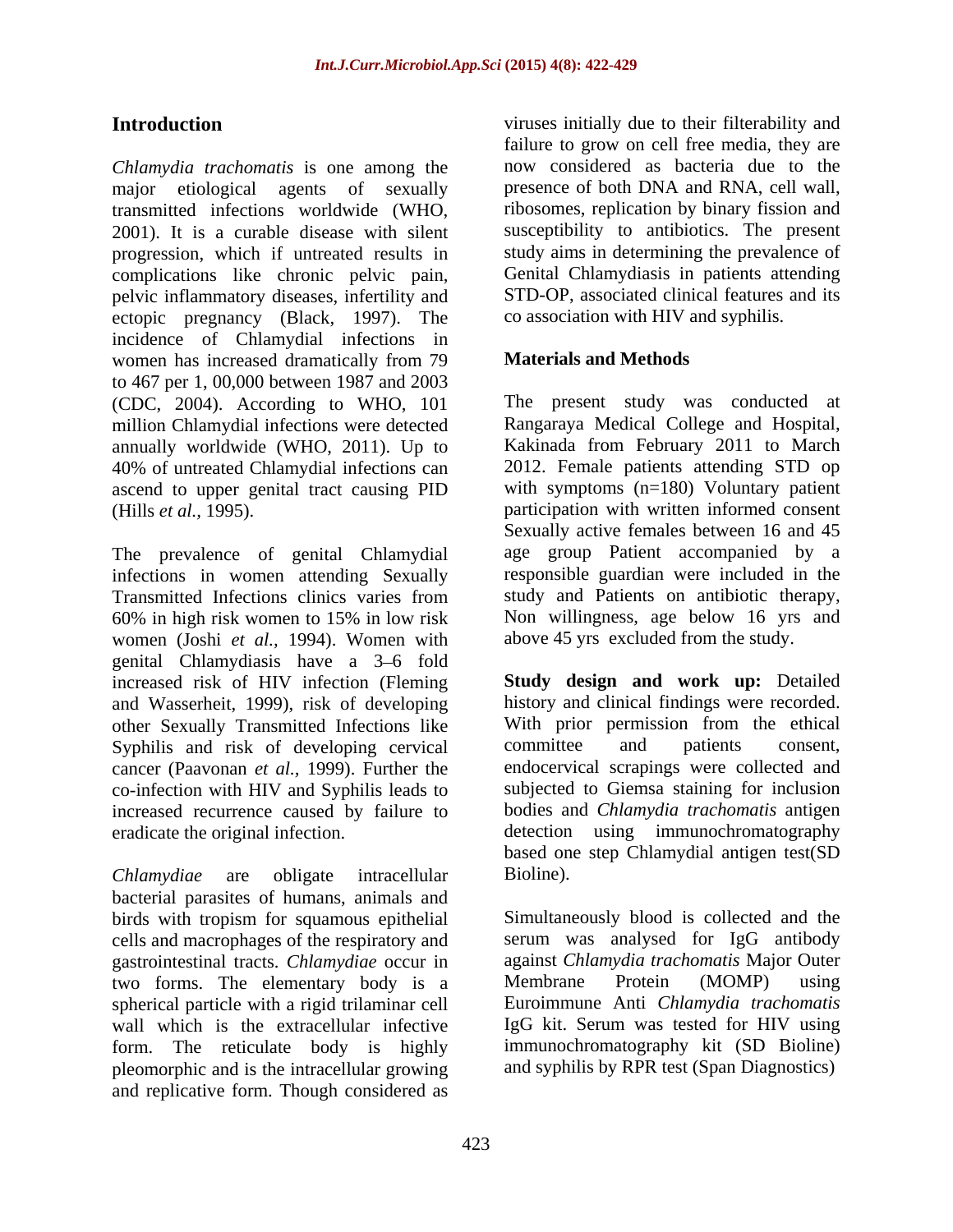The SD BIOLINE Chlamydia is a solid face immunochromotographic assay for the extinction values measured from the 3 rapid, qualitative detection of *Chlamydia*  calibration sera against the corresponding *trachomatis* antigen (LPS) which contains a membrane strip pre-coated with mouse monoclonal anti-*Chlamydia trachomatis* antibodies on test band region. The complex On Y-axis extinction values (optical density) of sample including Chlamydia antigen and mouse monoclonal anti-*Chlamydia trachomatis* antibodies- colloid gold The extinction of a serum sample above the conjugate moves along the membrane value of Calibrator 1(200RU/ml), the result chromatographically to the test region and was given as more than 200 RU/ml as forms a visible line as the antigen- antibody recommended by EUROIMMUNE. The gold particle complex forms. The upper limit of the normal range of non

Kit Used: Euroimmune Anti *Chlamydia* 

Antibody detected: IgG

Antibody against: *Chlamydia trachomatis* MOMP (Major Outer Membrane Protein) >22RU/ml : POSITIVE antigen

It is an in vitro assay for semiquantitative or quantitative detection of human antibodies of IgG class against *Chlamydia trachomatis* major outer membrane protein in serum or plasma. The test kit contains microtitre strips each with 8 break off reagent wells coated with *Chlamydia trachomatis*

In the first reaction step, diluted patient samples are incubated in the wells. In the case of positive samples, specific IgG antibodies will bind to the antigens. To detect bound antibodies, a second incubation No Black Particle lumps -- Non Reactive is carried out using an enzyme labeled anti Black particle lumps within 6 minutes - human IgG (enzyme conjugate) catalyzing a colour reaction.

**Procedure of antigen detection:** Calculation of results was done by **Specimen: Endocervical secretions** from which the concentration of antibodies quantitative method. The standard curve in the patients samples can be taken is obtained by point to point plotting of the extinction values measured from the 3 units(linear/linear).

> On X-axis values are plotted in RU/ml values are plotted.

**Antibody detection procedure** recommended by EUROIMMUN is 20 infected persons (cut off value) RU/ml.

*trachomatis* IgG kit Results were interpreted as recommended by EUROIMMUN as follows

> <16RU/ml : NEGATIVE >16 TO <22RU/ml: BORDERLINE >22RU/ml : POSITIVE

Positive and Negative controls act as internal controls for confirmation that kit is working properly.

# **Screening for syphilis:**

antigens. Sample: Human serum was used for the test. By rapid plasma reagin (rpr) test Kit used: span diagnostics All samples were brought to room temperature before the test

# **Result and Discussion**

Reactive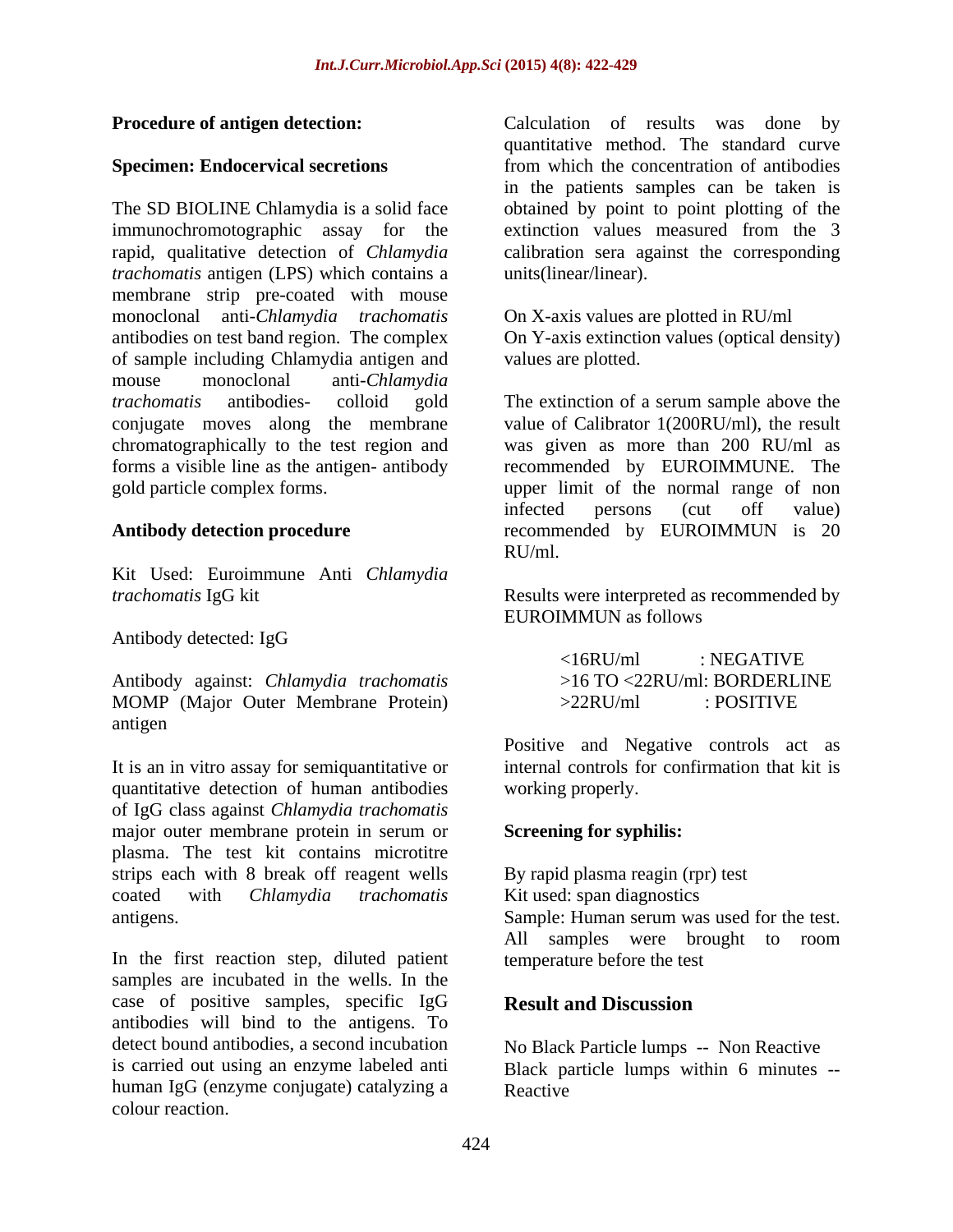One step, Rapid Immunochromatographic syphilis was found in 18% and 5% of cases test for the detection of Anti-HIV 1/ 2 in Human serum, plasma or whole blood.

In this study Chlamydial infection was thorough analysis of presenting found by antigen detection in 8.89% cases symptomatology and clinical signs may (16/180) and by IgG antibody detection in raise suspicion of genital Chlamydial 14.44% cases (26/180). Both were detected infection. Presumptive treatment of women in 2.22% cases (04/180). Genital with mucopurulent cervicitis is a reasonable Chlamydial infection is ascertained by approach based on the results of local considering the detection of either antigen or screening programmes or estimate of antibody alone or both. Thus the overall Genital Chlamydial infection in the study group is estimated to be 21.11% (38/180). Antigen detection using The positivity detected by antigen and immunochromatography based test aids in antibody in study group is statistically proved by applying Chi square 46.240 at modality as well as a screening technique in degree of freedom 1; P value<0.0001 and it high prevalence areas. In chronic or is significant. We could not detect any persistent infections of upper genital tract, inclusion bodies on Giemsa staining of indirect evidence of Chlamydial infection endocervical secretions. Among the positive using IgG antibody to *Chlamydia* cases, Genital discharge was the *trachomatis* is of utmost importance. predominant symptom (100%) followed by Combination of antigen detection methods pain abdomen (80%), dyspareunia (40%), and serological tests will increase the rate of dysuria (20%), backache (20%) and detection of genital Chlamydial infections. menstrual irregularities (20%). The Chlamydial positivity by antigen detection predominant signs elicited in positive cases (Immunochromatography) in the present were cervicitis (60%) and adnexal study was 8.89% which correlates with the tenderness (60%) followed by PID (40%), studies of Savita et al. (2009) 8.13% and cervical erosion (40%) and bleeding on Young *et al.* (1991) 8.8%. The numericaltouch (20%). Majority of the positive cases

**Screening for HIV** followed by 26–35 yrs (20.27%). No genital Kit used: SD BIOLINE HIV 1/2 3.0 45yrs age group. Co-infection with HIV and were in the age group of  $16-25$  yrs  $(22.03%)$ Chlamydial infection was detected in the 36 syphilis was found in 18% and 5% of cases respectively.

Specimen – Human Serum, Plasma or *Chlamydia trachomatis* is a common genital Whole blood can be used. The tract infection in women of reproductive age 1: A Control Line in the left section of the infection especially in high risk group to result window shows that the test is working initiate, prompt and complete treatment to properly. prevent its further spread and other 2: Color bands will appear in the middle complications. It needs to be emphasized and right section of the result window. that controlling genital Chlamydial infection These bands are test line 2 and test line 1(2, may have positive implications in the 1). control of HIV and Syphilis. group. It is worthwhile to screen for this

**Results and Discussion Results and Discussion Results and Discussion Results and Pierre Although** the infection runs and Although the infection runs an asymptomatic course to a major extent, thorough analysis of presenting prevalence.

> Antigen detection using early diagnosis and can be used as a bedside using IgG antibody to *Chlamydia*  study was 8.89% which correlates with the studies of Savita *et al.* (2009) 8.13% and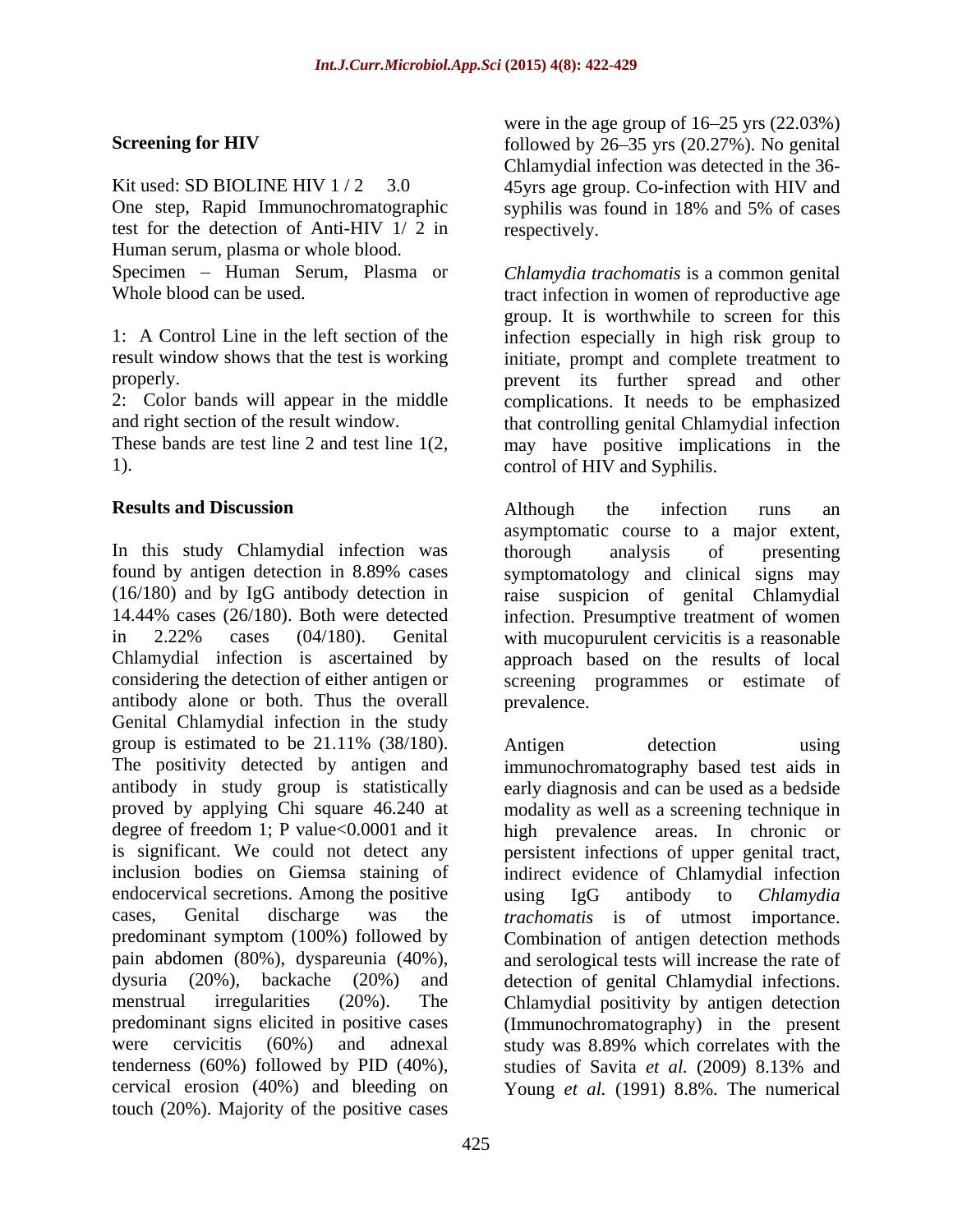values in this study were much low

Raboh *et al.* (2011) 4.2%, Wang *et al.* (2001) 6.25% and Nwobu *et al.* (2007) 7.5%. This difference may be due to the The present study showed genital discharge study group involved and geographical in all cases (100%) with Chlamydial differences. The positivity which is high compared to study

Chlamydial positivity by IgG antibody

shows low values compared to that of a

compared to studies of Neelam Pandya *et al.*  30.8%. This low positivity rate may be due (2011) 12%, Isibor *et al.* (2005) 13.3%, to irrational usage of antibiotics for other Sheetawy and Abdulla (2007) 17%, and non specific genital infections in this group. Rukadikar *et al.* (2014) 14%. Also adequate motivation to attend STD The low prevalence rates in my study group detection rates in Chennai based study. may be due to the prevailing traditions and However our results were much higher customs like single sexual partner and the compared to study of Mangalika *et al.* test kit used. The numerical values in this (2014) (8.3%). This variation may be study were high compared to studies of Abd attributed to the geographical differences Chennai based study (Joyee *et al.,* 2005) clinics might have resulted in higher and the nature of the kit used.

of Mahopatra *et al.* (2013) 25%.

detection (ELISA) in the present study was In my study there was high prevalence rate 14.44% which is in line with Meenakshi *et* in the younger age group (16–25) compared al. (2008) 10.9%, low compared to studies to the middle age group (26–35) with zero of Ikeme *et al.* (2011) 29.4% and Rukadikar *et al.* (2014) 56.6% and high compared to This could be explained by the anatomic Abd Raboh *et al.* (2011) 8%, Ghazi *et al.* differences in the cervix of the younger (2006) 8.7%. This difference is due to the women, wherein the squamo-columnar study group involved. junction, a primary host target for *C.*  The prevalence of Genital Chlamydial exposed. Also there is a higher risk of being infection in the STD patients is estimated to behaviorally more vulnerable to STI be 21.11% (38/180) which is in line with acquisition, as they generally have a higher study by Meenakshi *et al.* (2008) 19.9%, number of sexual partners and more Dowe *et al.* (1997) 16%. Present study concurrent partnerships and change partners detection in the upper age group  $(36-45)$ . *trachomatis*, is everted and thus more more often than older age groups.

| <b>Table.1</b> Detection of Chlamydial<br>al infection by various diagnostic modalities |  |
|-----------------------------------------------------------------------------------------|--|
|                                                                                         |  |

| S.No Test                                                                       | No.of Positives (N=180) $\sqrt{ }$ % |                 |
|---------------------------------------------------------------------------------|--------------------------------------|-----------------|
| Inclusion body - Giemsa stain                                                   |                                      |                 |
| Antigen Detection Immunochromotography                                          |                                      | 8.899           |
| ANTIBODY detection ELISA                                                        |                                      |                 |
| Both Antigen and Antibody detection                                             |                                      | י <i>הר</i> ה נ |
| the contract of the contract of the contract of the contract of the contract of |                                      | $11\%$          |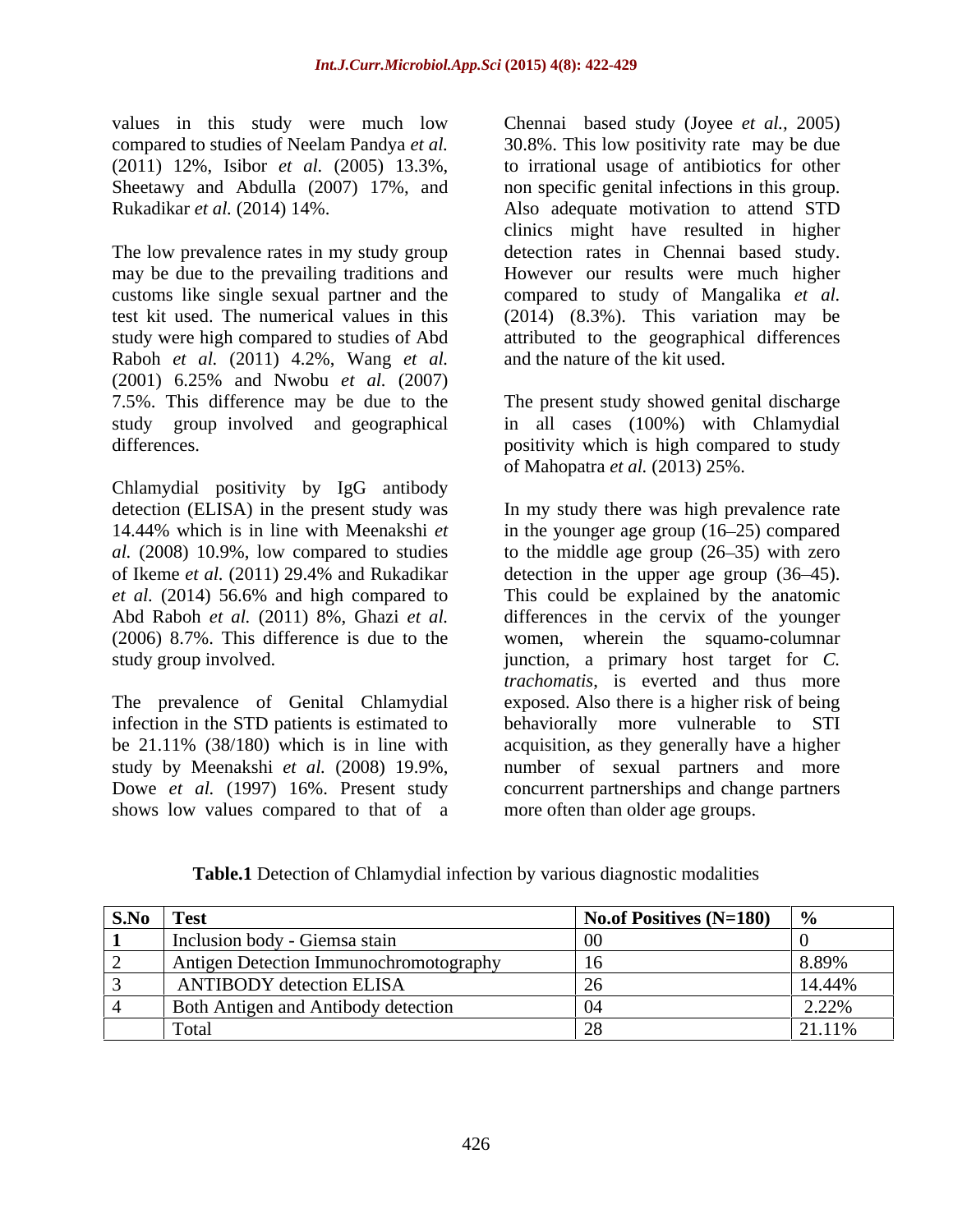### *Int.J.Curr.Microbiol.App.Sci* **(2015) 4(8): 422-429**

| Symptom                  | Chlamydial        | <b>Clinical Entity</b>   | <b>Chlamydial</b> |
|--------------------------|-------------------|--------------------------|-------------------|
|                          | <b>Positivity</b> |                          | <b>POSITIVITY</b> |
| <b>Genital Discharge</b> | 100%              | Cervicitis               |                   |
| Pain Abdomen             |                   | Adnexal Tenderness   60% |                   |
| Dyspareunia              | 40%               | $1 \text{ } \mu$         |                   |
| Dysuria & Backache 20%   |                   | Cervical Erosion         |                   |
| Menstrual                | 20%               | Bleeding on touch        | 20%               |
| Irregularity             |                   |                          |                   |





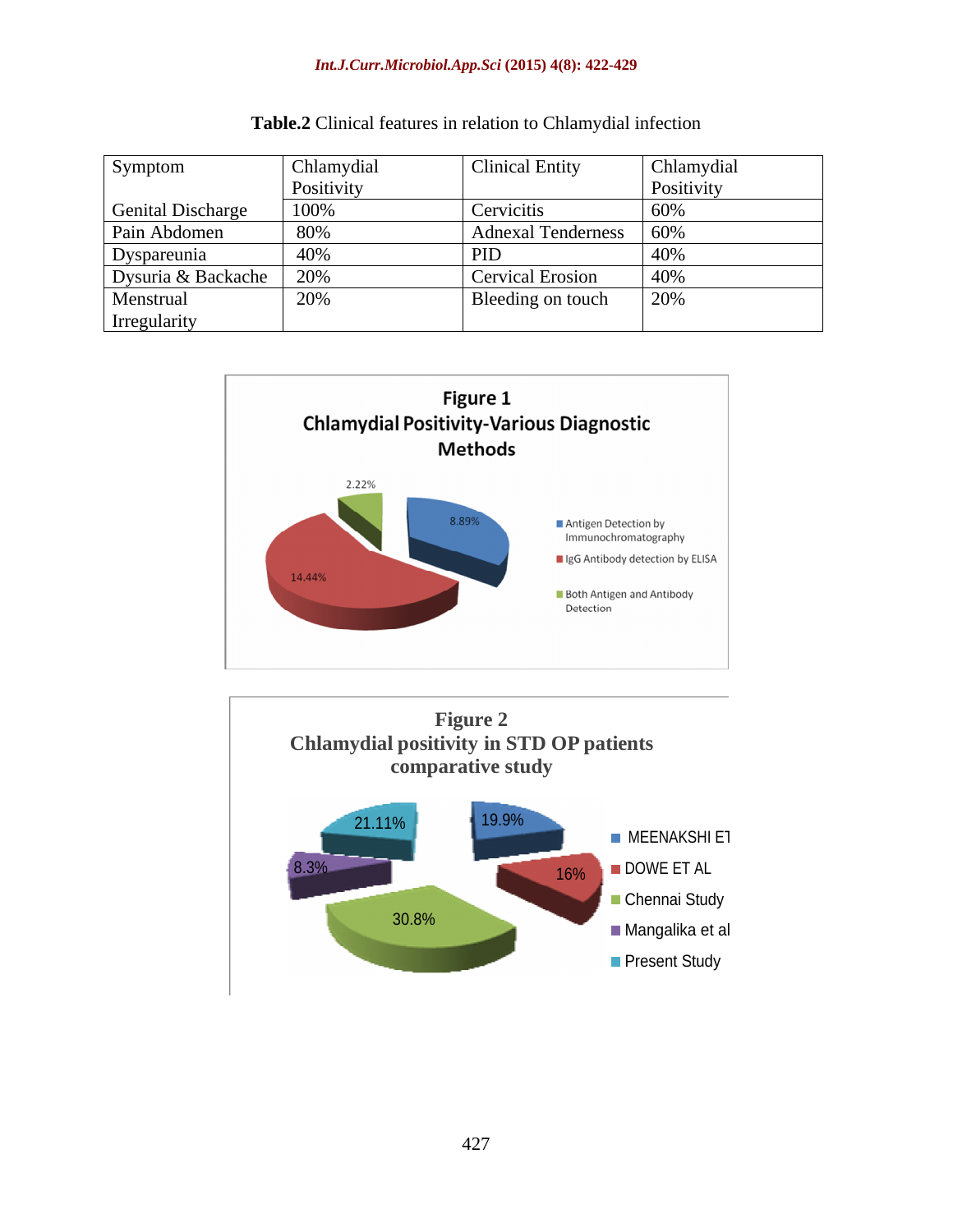**Ethical approval:** The study was approved  $Dis.$  22: 197–202.

- Abd-Raboh, S., Saleh, H.A., Hanafi, N.F., *Nige*<br>Derwich, H.B., 2011, The detection 180. Darwish, H.B. 2011. The detection<br>of Chlamydia trachomatis Antigen in Isibor, J.O., Ugbomoiko, D., Nwobu, G.O., undergoing ICSI and its impact on pregnancy success. *Life Sci. J. Acta Zhengzhou Uni. Overseas Edn.,* 8(2):
- Black, C.M. 1997. Current methods of 211. laboratory diagnosis of *Chlamydia trachomatis*. *Clin. Microb. Rev.,* 10: 160–84. vomen. Natl. Med. J. India.
- health and human services, CDC,
- Dowe, G., King, S.D., Brathwaite, A.R., 23: 37–40.<br>Wynter 7, Chout R, 1997 Genital Mangalika, G.K., Cankanamge, S.K., Wynter, Z., Chout, R. 1997. Genital *Chlamydia trachomatis* (serotype D- K) infection in Jamaican street sex workers. *Genitourin. Med.,* 73: 362
- Fleming, D.J., Wasserheit, J.N. 1999. From epidemiological survey to public health policy and practice: the *Ind*<br>contribution of other counclus 55.  $\text{contribution}$  of other sexually  $\frac{55}{100}$ .
- Ghazi, H.O., Daghestani, M.H., Mohamed, *Chlamydia trachomatis* among Saudi pregnant women in Makkah. *J. Fam.*
- Hills, S., Black, C.M., Newhall, J., Walsh, C., Groseclose, S.L. 1995. New opportunities for Chlamydia

**Conflict of interest**: None prevention: application of science to public health practice. *Sex Transm. Dis.,* 22: 197–202.

- by the Institutional Ethics Committee. Ikeme, A.C., Ezegwui, H.U., Ikeako, L.C., **References** entries and **References** contract the Seroprevalence of *Chlamydia* Agbata, I., Agbata, E. 2011. Seroprevalence of *Chlamydia trachomatis* in Enugu, Nigeria. *Nigerian J. Clin. Pract.,* 14(2): 176 180.
	- of *Chlamydia trachomatis* Antigen in Isibor, J.O., Ugbomoiko, D., Nwobu, G.O., cervical secretions and serum Ekundayo, A.U., Enweani, I.B., cervical secretions and serum Ekundayo, A.U., Enweani, I.B., antibodies in infertile females Okogun, G.R.A. 2005. Detection of<br>undergoing ICSI and its impact on Chlamydia antigen in cervical 259 263. *J. Clin. Exp. Microbiol.,* 6(3): 208 Isibor, J.O., Ugbomoiko, D., Nwobu, G.O., Ekundayo, A.U., Enweani, I.B., Okogun, G.R.A. 2005. Detection of Chlamydia antigen in cervical specimens from antenatal clinic attendees in Benin City, Nigeria. *Afr.* 211.
		- Joshi, J.V. *et al.* 1994. The prevalence of *Chlamydia trachomatis* in young women. *Natl. Med. J. India.*
- CDC, 2004. STD surveillance 2003 Joyee, A.G., Inyagarajan, S.P., Reddy, supplement, Division of STD E.V., Venkatesan, C., Ganapathy, M. prevention 2004, Department of 2005. Genital chlamydial infection in<br>health and human services CDC 5TD patients: Its relation to HIV Atlanta. infection. *Indian J. Med. Microbiol.,* Joyee, A.G., Thyagarajan, S.P., Reddy, E.V., Venkatesan, C., Ganapathy, M. 2005. Genital chlamydial infection in STD patients: Its relation to HIV 23: 37 40.
	- 4. *trachomatis* in women attending Mangalika, G.K., Priyadarshana, D., Shamini, P., Sujatha, M., Geeganage, W., Nalaka, A. 2014. Prevalence of *Chlamydia*  sexually transmitted disease clinics in the Colombo district, Sri Lanka. *Indian J. Pathol. Microbiol.,* 57(1): 55.
	- transmitted diseases to sexual Meenakshi, M. et al. 2008. Prevalence of transmission of HIV infection. *Sex transm. Infect.,* 75: 3–17. **Example 20** association with other sexually M.F. 2006. Seropositivity of care center in North India. Indian J. Meenakshi, M. *et al.* 2008. Prevalence of *Chlamydia trachomatis* and its association with other sexually transmitted infections in a tertiary care center in North India. *Indian J. Sex. Trans. Dis. AIDS,* 29(2): 82.
	- *Commun. Med.,* 13(2): 61.<br> **Commun. Med.,** 13(2): 61.<br> **Commun. Commun.** Newboll I Walsh **Southern** Orissa with special Mohapatra, S., Panda, P., Parida, B. 2013. Genital tract infection of women in Southern Orissa with special reference to pelvic inflammatory